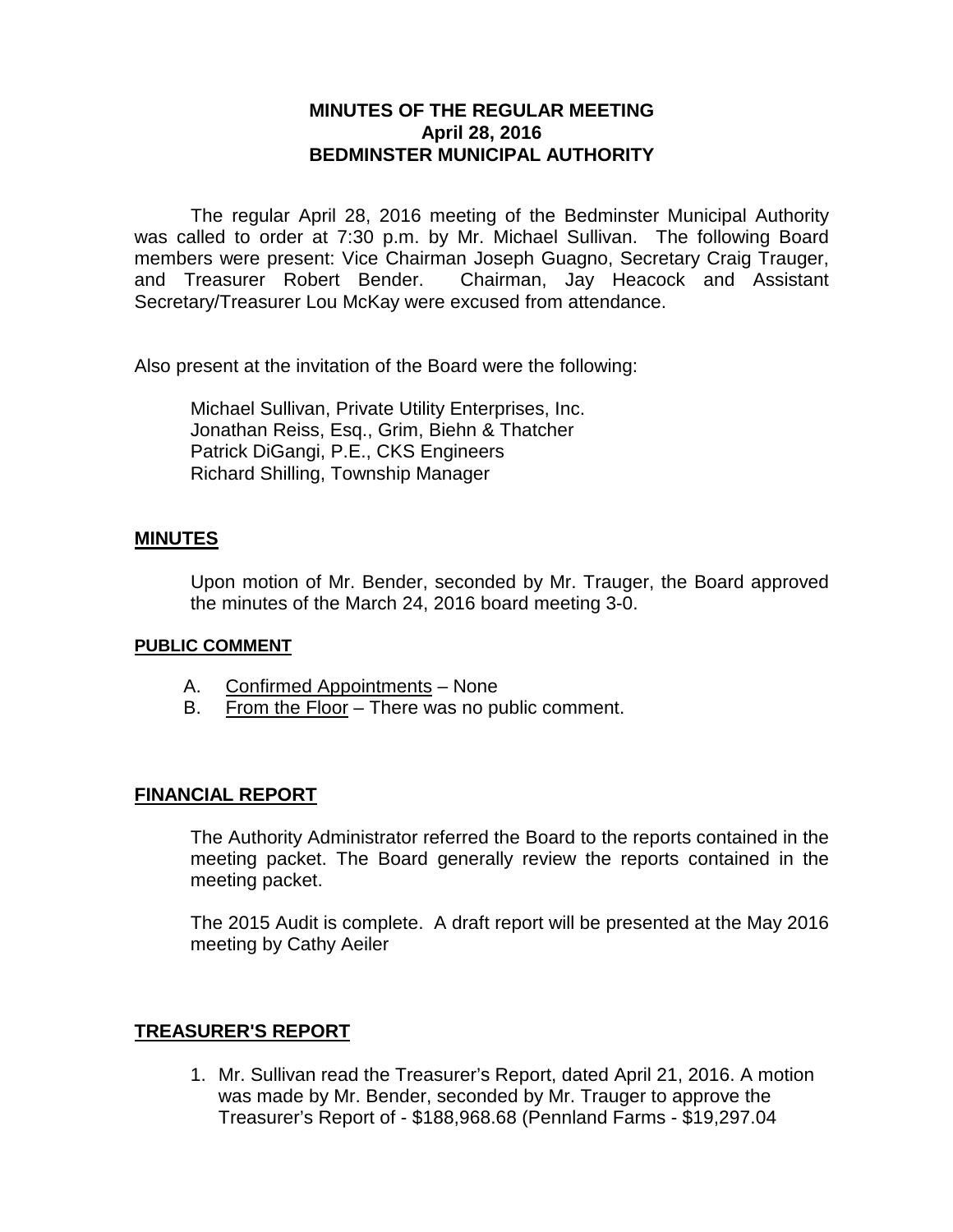Estates at Deep Run Creek \$6,079.32). The motion passed with a 3-0 vote.

# **SOLICITOR'S REPORT**

## **Authority Business**

Mr. Reiss referred the Board to his written report.

## **Developments** –

The Authority Solicitor briefly updated the Board on 127 Allem Lane delinquent account status. A 30 day demand letter has been posted on the property. Mr. Reiss will provide collections options to the Board at the May 2016 meeting.

## **ENGINEER'S REPORT**

#### **Authority Projects**

The Authority's Engineer generally reviewed the projects within the written engineering report with the Board.

- 1. Elephant Road WWTP Upgrade The preconstruction meeting was held and construction on the project has started. Expected completion date is June 30, 2016.
- 2. Stonebridge Sanitary Sewer Replacement Project The Sewer main and sewer laterals on Ruhl Drive have been installed. The Sewer main on Mitman Lane and Kolb Court have been installed. Installations of the laterals on Kolb Court have been started.
- 3. Deep Run WWTP Decommission Study Mr. DiGangi discussed the decommission report of the Deep Ruin Plant with the Board and the cost analysis associated with the return of investment for the project

Upon motion of Mr. Bender, seconded by Mr. Trauger, the Board authorized the Authority Engineer to meet with both the Township and the DEP to discuss the Deep Run WWTP Decommission Project, 3-0.

4. Weiss Market – A meeting was held to discuss the development and project review letter including an easement request to Weiss Market.